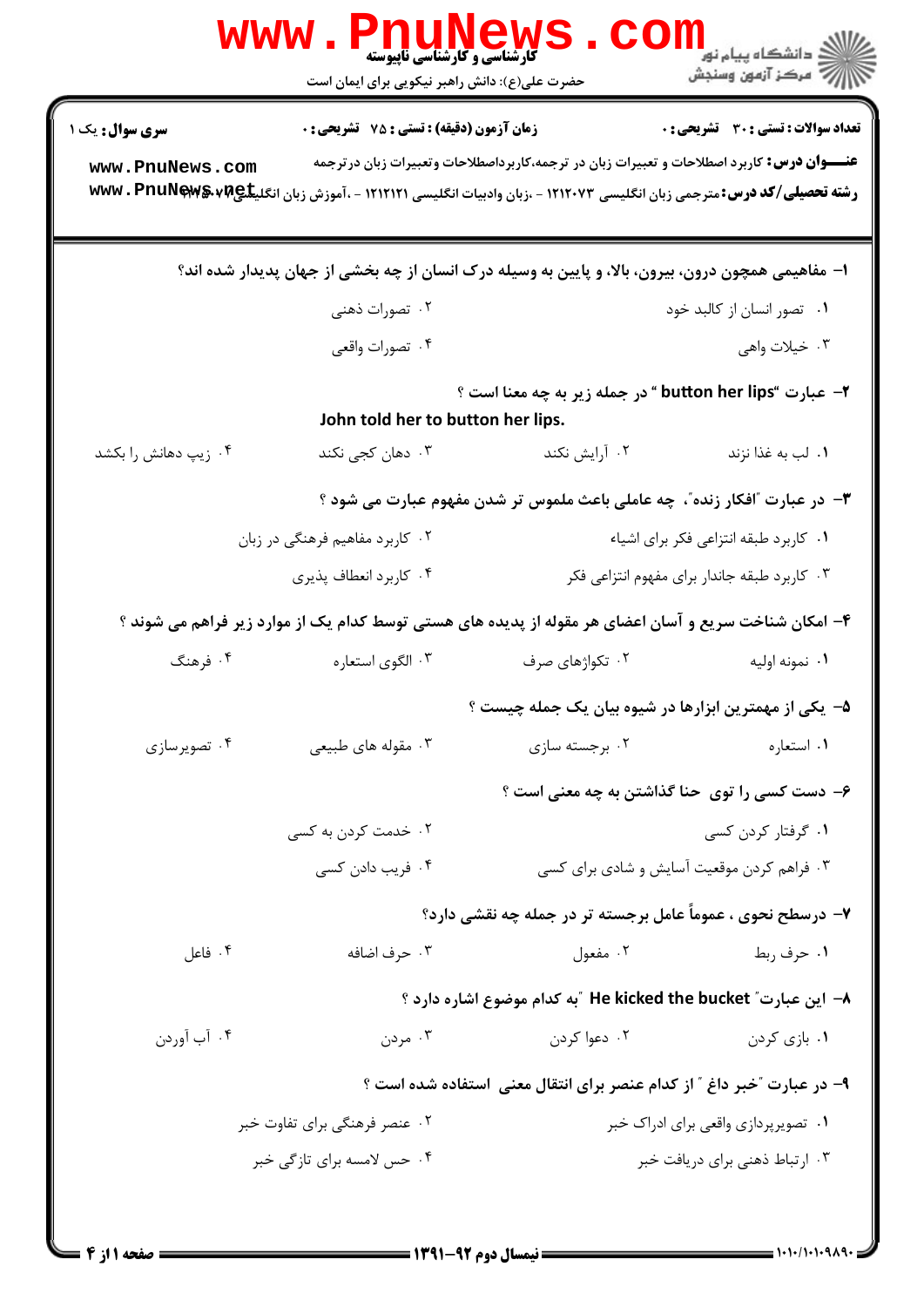|                        | <b>گارشناسی و کارشناسی ناپیوسته</b><br>حضرت علی(ع): دانش راهبر نیکویی برای ایمان است |                                                                                                                                                                                                                                    | <mark>ڪ دانشڪاه پيام نور</mark><br>رآ مرڪز آزمون وسنڊش |
|------------------------|--------------------------------------------------------------------------------------|------------------------------------------------------------------------------------------------------------------------------------------------------------------------------------------------------------------------------------|--------------------------------------------------------|
| <b>سری سوال : ۱ یک</b> | زمان آزمون (دقيقه) : تستى : 75 ٪ تشريحي : 0                                          |                                                                                                                                                                                                                                    | <b>تعداد سوالات : تستي : 30 ٪ تشريحي : 0</b>           |
| www.PnuNews.com        |                                                                                      | <b>عنــــوان درس:</b> کاربرد اصطلاحات و تعبیرات زبان در ترجمه،کاربرداصطلاحات وتعبیرات زبان درترجمه<br><b>رشته تحصیلی/کد درس:</b> مترجمی زبان انگلیسی ۱۲۱۲۰۷۳ - ،زبان وادبیات انگلیسی ۱۲۱۲۱۲۱ - ،آموزش زبان انگلیکهwwv . PnuNews.v¤ |                                                        |
|                        |                                                                                      | ۱۰- عبارت ″ مثل گرگ باران دیده ″ اشاره به چه موضوعی دارد ؟                                                                                                                                                                         |                                                        |
| ۰۴ فرار                | ۰۳ خیس شدن                                                                           | ۰۲ تجربه                                                                                                                                                                                                                           | ۰۱ شرارت                                               |
|                        | I had my heart in my mouth.                                                          |                                                                                                                                                                                                                                    | 11- بهترین معادل برای این جمله چه می باشد؟             |
|                        | ۰۲ دل توی دلم نبود                                                                   |                                                                                                                                                                                                                                    | ۰۱ دلم مثل سیر و سرکه می جوشید                         |
|                        | ۰۴ دلم را به دریا زدم                                                                |                                                                                                                                                                                                                                    | ۰۳ به دلم برات شده بود                                 |
|                        |                                                                                      |                                                                                                                                                                                                                                    | <b>۱۲</b> - جمله زیر به چه موضوعی اشاره دارد ؟         |
|                        | They are trying to pull my leg.                                                      |                                                                                                                                                                                                                                    |                                                        |
|                        | ۰۲ پا جای پای کسی گذاشتن                                                             |                                                                                                                                                                                                                                    | ۰۱ سر به سر کسی گذاشتن                                 |
|                        | ۰۴ دست از پا خطا نکردن                                                               |                                                                                                                                                                                                                                    | ۰۳ پای کسی را به جایی باز کردن                         |
|                        |                                                                                      | ۱۳- مناسب ترین معادل فارسی برای عبارت in a flash چیست ؟                                                                                                                                                                            |                                                        |
| ۰۴ مثل آ ب خوردن       | ۰۳ به سرعت برق                                                                       | ۰۲ به پای کسی نرسیدن                                                                                                                                                                                                               | ۰۱ از کوره در رفتن                                     |
|                        |                                                                                      | 1۴– عبارت add insult to injury به چه معنا می باشد ؟                                                                                                                                                                                |                                                        |
|                        | ۰۲ نمک به زخم پاشیدن                                                                 |                                                                                                                                                                                                                                    | ۰۱ خون کسی را به جوش آوردن                             |
|                        | ۰۴ از کوره در رفتن                                                                   |                                                                                                                                                                                                                                    | ۰۳ از دنده چپ بلند شدن                                 |
|                        |                                                                                      | 15- بهترین ترجمه برای عبارت spend money like water چه می باشد ؟                                                                                                                                                                    |                                                        |
|                        | ۰۲ مثل ريگ يول خرج کردن                                                              |                                                                                                                                                                                                                                    | ٠١. پول باد آورده داشتن                                |
|                        | ۰۴ آب در هاون کوبیدن                                                                 |                                                                                                                                                                                                                                    | ۰۳ ناخن خشک بودن                                       |
|                        |                                                                                      | ۱۶ - این جمله "Mike is a yes – man " به چه معناست ؟                                                                                                                                                                                |                                                        |
|                        | ۰۲ مایک مرد خوبی است                                                                 |                                                                                                                                                                                                                                    | ۰۱ مایک بچه ننه است                                    |
|                        | ۰۴ مایک مثبت اندیش است                                                               |                                                                                                                                                                                                                                    | ۰۳ مایک بله قربان گو است                               |
|                        |                                                                                      | 17- این عبارت be two - faced اشاره به چه موضوعی دارد ؟                                                                                                                                                                             |                                                        |
| ۰۴ سخت                 | ۰۳ ریاکاری                                                                           | ۰۲ شباهت                                                                                                                                                                                                                           | ۰۱ زیبایی                                              |
|                        |                                                                                      |                                                                                                                                                                                                                                    |                                                        |
|                        |                                                                                      |                                                                                                                                                                                                                                    |                                                        |
|                        |                                                                                      |                                                                                                                                                                                                                                    |                                                        |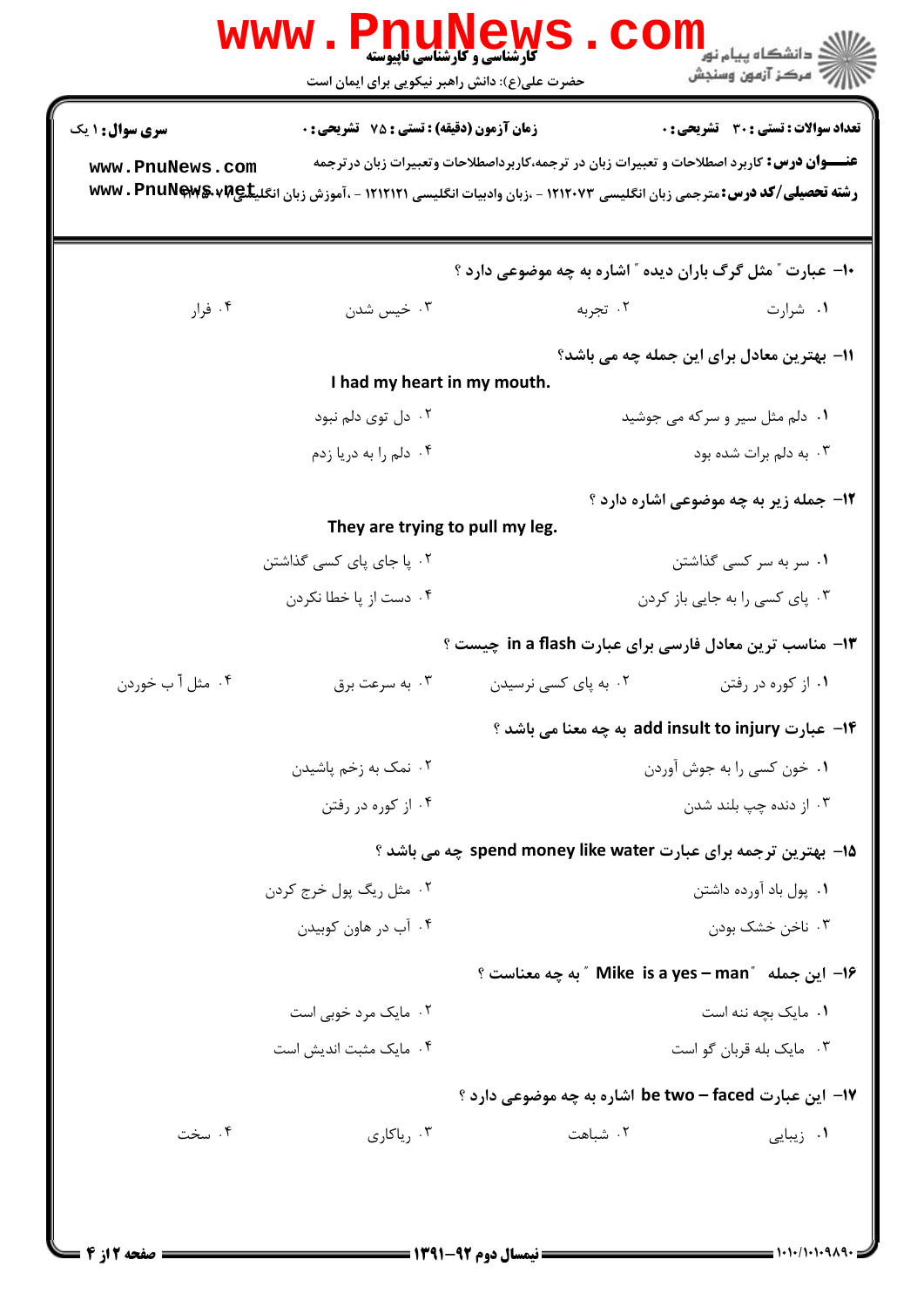|                                                                                                      | PAUNE<br><b>گارشناسی و کارشناسی ناپیوسته</b><br>حضرت علی(ع): دانش راهبر نیکویی برای ایمان است                        |                                                                                                   | ے<br>دانشگاہ پیام نور<br>رآب آمرڪز آزمون وسنڊش                            |  |
|------------------------------------------------------------------------------------------------------|----------------------------------------------------------------------------------------------------------------------|---------------------------------------------------------------------------------------------------|---------------------------------------------------------------------------|--|
| <b>سری سوال : ۱ یک</b>                                                                               | <b>زمان آزمون (دقیقه) : تستی : 75 ٪ تشریحی : 0</b>                                                                   |                                                                                                   | تعداد سوالات : تستي : 30 ٪ تشريحي : 0                                     |  |
| www.PnuNews.com                                                                                      | رشته تحصیلی/کد درس: مترجمی زبان انگلیسی ۱۲۱۲۰۷۳ - ،زبان وادبیات انگلیسی ۱۲۱۲۱۲۱ - ،آموزش زبان انگلیکی۷۷&wwv . PnuNew | <b>عنـــوان درس:</b> کاربرد اصطلاحات و تعبیرات زبان در ترجمه،کاربرداصطلاحات وتعبیرات زبان درترجمه |                                                                           |  |
|                                                                                                      |                                                                                                                      | ۱۸− معنی این عبارت Pull the wool over someone's eyes چه می باشد ؟                                 |                                                                           |  |
| ۰۲ کسی را لای پر قو بزرگ کردن<br>۰۱ سر کسی شیره مالیدن                                               |                                                                                                                      |                                                                                                   |                                                                           |  |
|                                                                                                      | ۰۴ کاسه کوزه ها را سر کسی شکستن                                                                                      |                                                                                                   | ۰۳ چوب لای چرخ کسی گذاشتن                                                 |  |
|                                                                                                      |                                                                                                                      |                                                                                                   | 1۹– معنای عبارت hard – hearted  چه می باشد ؟                              |  |
| ۰۴ سنگدل                                                                                             | ۰۳ پر کار                                                                                                            | ۰۲ شجاع                                                                                           | ۰۱ قوي                                                                    |  |
| -۲- معادل عبارت spill the beans در این جمله چه می باشد ؟<br>Don't spill the beans, this is a secret. |                                                                                                                      |                                                                                                   |                                                                           |  |
|                                                                                                      | ۰۲ بند را به آب دادن                                                                                                 |                                                                                                   | ۰۱ دسته گل به آب دادن                                                     |  |
|                                                                                                      | ۰۴ توی هچل افتادن                                                                                                    |                                                                                                   | ۰۳ کور خواندن                                                             |  |
|                                                                                                      | His mark was a goose egg.                                                                                            | 21- معنای عبارت goose egg در این جمله به چه معنا است ؟                                            |                                                                           |  |
| ۰۴ طفل معصوم                                                                                         | ۰۳ آيه ياس                                                                                                           | ۰۲ چند غاز پول                                                                                    | ۰۱ صفر کله گنده                                                           |  |
|                                                                                                      |                                                                                                                      | 22- بهترین معادل برای جمله You hit the nail on the head چه می باشد ؟                              |                                                                           |  |
|                                                                                                      | ۰۲ آب در هاون کوبیدی                                                                                                 |                                                                                                   | ۰۱ نرود میخ آهنین در سنگ                                                  |  |
|                                                                                                      | ۰۴ زدی توی خال                                                                                                       |                                                                                                   | ۰۳ شانس آوردی                                                             |  |
|                                                                                                      |                                                                                                                      |                                                                                                   | <b>۲۳- عبارت hush - money به چه معنی می باشد</b> ؟                        |  |
| ۰۴ دستمزد                                                                                            | ۰۳ حق السكوت                                                                                                         | ۰۲ یول حرام                                                                                       | ۰۱ یول باد آورده                                                          |  |
|                                                                                                      |                                                                                                                      |                                                                                                   | ۲۴– عبارت a tight-fisted person به چه معنی است ؟                          |  |
| ۰۴ آدم برافاده                                                                                       | ۰۳ ادم ناخن خشک                                                                                                      | ۲. آدم ابله                                                                                       | ۰۱ آدم سختگیر                                                             |  |
|                                                                                                      |                                                                                                                      | ∆۲– عبارت make head or tail of something به چه معنا است ؟                                         |                                                                           |  |
|                                                                                                      | ۰۲ دم به تله ندادن                                                                                                   |                                                                                                   | ۰۱ سر و ته چیزی را هم آوردن                                               |  |
|                                                                                                      | ۰۴ از شنیدن چیزی بال درآوردن                                                                                         |                                                                                                   | ۰۳ از چیزی سر در آوردن                                                    |  |
| ۲۶- معادل فارسی عبارت زیر چیست؟<br>The Achilles' hill of the program                                 |                                                                                                                      |                                                                                                   |                                                                           |  |
| ۰۴ شرایط برنامه                                                                                      | ۰۳ تناسب برنامه                                                                                                      | ٠٢ يايداري برنامه                                                                                 | ۰۱ نقطه ضعف برنامه                                                        |  |
| = صفحه 13 ; 4 =                                                                                      |                                                                                                                      |                                                                                                   | $\longrightarrow$ $\longmapsto$ $\longmapsto$ $\longmapsto$ $\longmapsto$ |  |